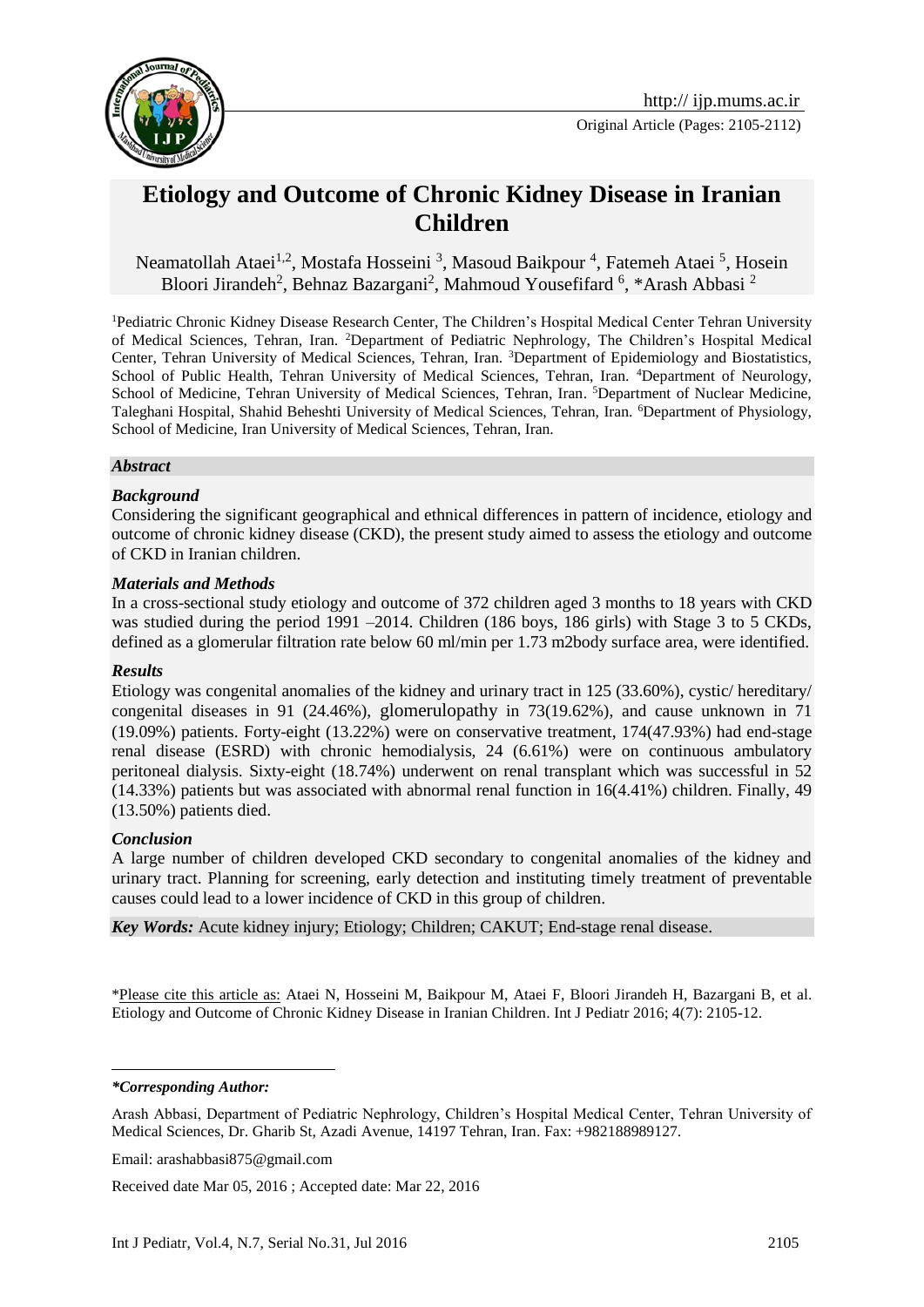## **1- INTRODUCTION**

Chronic kidney disease (CKD) is considered as one of the most common health problems worldwide (1). Although the prevalence of CKD is much lower in children compared to adults (2), but the more complications observed in children and the much higher costs of treatment in these age groups impose a great burden on the patients and their families and have a significant effect on their quality of life (3, 4). For instance, children with CKD suffer from growth retardation and abnormal development along with constant problems in various organs including cardiovascular, endocrine and gastrointestinal systems (5, 6). Even some studies have reported a significant association between CKD and cognitive disorders in children (7).

Early detection and treatment of CKD plays a key role in management of CKD in pediatric patients. Therefore, identification of different etiologies and outcomes can be helpful in preventing development of CKD in children (8). Considering the significant geographical and ethnical differences in pattern of incidence, etiology and outcome of CKD in children (4), further studies should be carried out in various geographic regions and among different ethnicities. Iran is a developing country of 70 million people, of whom 50% are below 18 years of age. Due to the lack of a central reporting agency, little is known about the incidence, etiology, and treatment of CKD of Iranian children. Accordingly, the present survey aimed to evaluate the etiologies and outcomes of CKD in Iranian children.

## **2- MATERIALS AND METHODS**

### **2-1. Study design and setting**

This cross-sectional study was conducted on children younger than 18 years old with stage 3 to 5 CKDs, having had referred to Children's Hospital Medical Center in Tehran, Iran, during 1991-2014. Informed written consent was obtained from the patients' parents. The protocol of the survey was approved by the ethics committee of Tehran University of Medical Sciences. All the authors adhered to the declaration of Helsinki principle throughout the project.

# **2-2. Participants**

All the children with stage 3 to 5 CKDs were included in the study, consecutively. Exclusion criteria included being younger than 3 months old and previous inclusion in the study population. Stage 3 to 5 CKDs were defined as an estimated Glomerular Filtration Rate (eGFR) of less than 60 ml/min/1.73m2 (9). Schwartz' formula was used to calculate the subjects' GFR. Considering the severity of CKD, subjects were classified into 4 categories according to their eGFR which included:

- $\blacksquare$  Mild (eGFR=45-60 ml/min/1.73)  $m^2$ ),
- Moderate (eGFR=25-44) ml/min/1.73 m<sup>2</sup>),
- Severe (eGFR=10-24 ml/min/1.73  $m<sup>2</sup>$ ) and
- End-stage renal diseases (eGFR<10  $ml/min/1.73 m<sup>2</sup>$ ).

## **2-3. Data Collection**

A trained physician gathered data from patients' files. Routinely, in the Children's Hospital Medical Center, data on demographic characteristics of the subjects including age, gender, height and weight were gathered on the patients' arrival. Then information on the past medical history of cardiac and other underlying diseases and the drug history of particularly anti-hypertensive medications were inquired through interview with the parents. Systolic and diastolic blood pressures of the children were measured via a mercury sphygmomanometer from the right arm of the children in a comfortable sitting position. Blood pressures were measured twice (with an interval of at least 30 seconds). Mean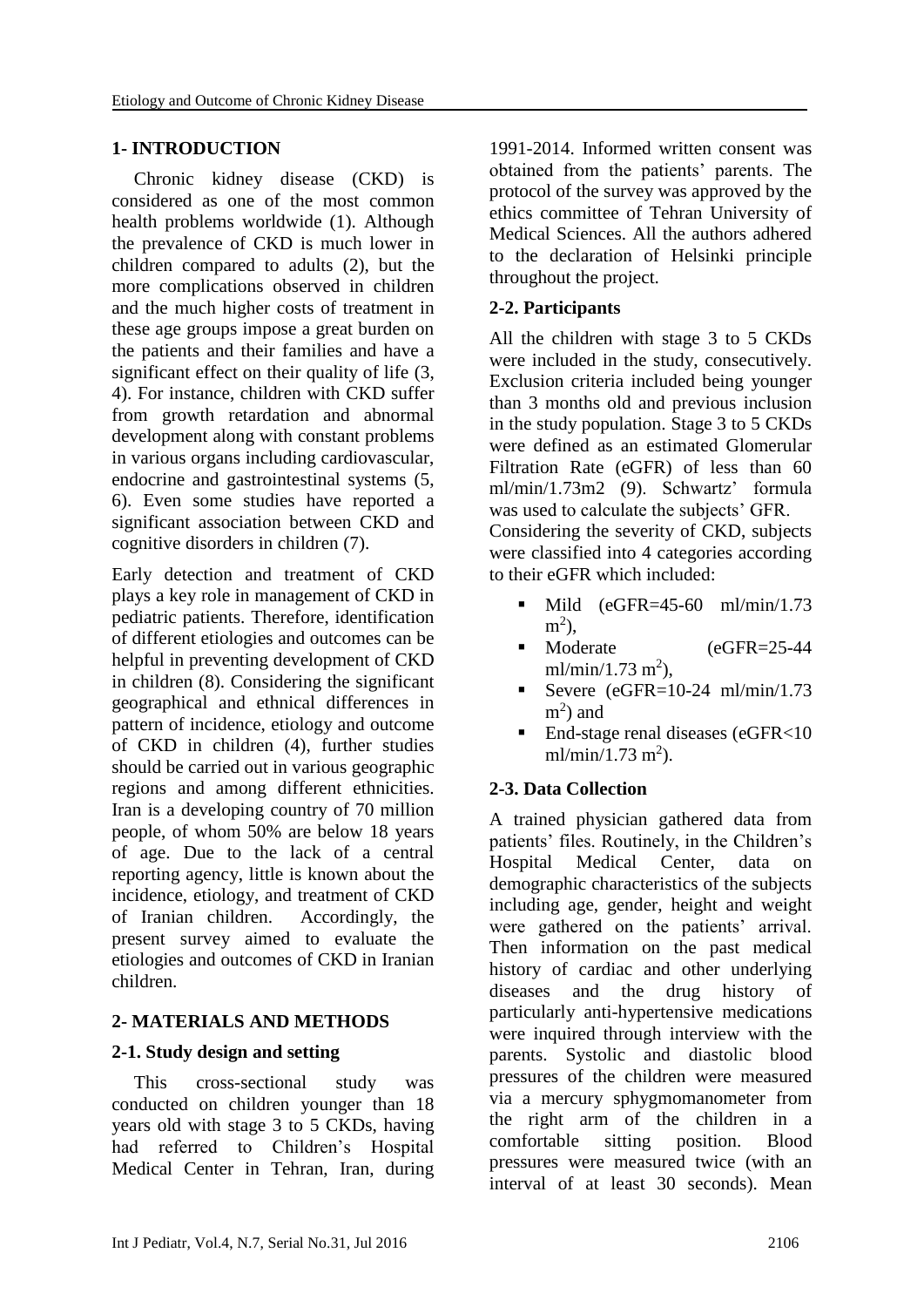value of the two recordings was used. Finally, 5 ml of venous blood was drawn from the cubital vein of the right arm for assessing the level of blood urea nitrogen (BUN), creatinine, parathyroid hormone and serum albumin.

### **2-4. Definition**

Hypertension was considered as having a blood pressure higher than the 95<sup>th</sup> percentile plus 5 mmHg according to the guidelines provided by the Eighth Joint National Committee (JNC-8) (10).

In order to simplify assessment, patients were categorized into 7 groups regarding their etiologies for CKD, including: congenital anomalies of the kidney and urinary tract (CAKUT), glomerulopathies, cystic/hereditary/congenital disease, neoplasia/tumors, other renal disorders, miscellaneous conditions and unknown.

### **2-5. Outcome**

Outcomes assessed in this survey included the death or living status, cause of death, their treatment (conservative, hemodialysis or peritoneal dialysis) and final results of their kidney transplant (with normal or abnormal renal function).

### **2-6. Statistical Analysis**

The study sample size was estimated to be approximately 329 subjects according to a 69% prevalence of need for dialysis (11) in children with CKD (P=0.69), for  $\alpha$ =0.05 and a precision of 5%. Eventually, information gathered from 372 children with CKD was included in the survey.

Descriptive analyses were performed using STATA 11.0 statistical software. Quantitative data were reported as means and standard deviations and the qualitative information were presented as frequencies and percentages.

#### **3- RESULTS**

A total of 372 children with CKD were included during 1991-2014. The proportion of males and females were equal with 186 subjects in each gender. The final outcome of 9 patients was not clear; therefore, data on 363 patients are presented in the final outcome reports. The mean age of the study population was  $7.71\pm3.94$  years with a range of 0.42 to 16.56 years.

There were 74 (19.9%) patients below 2 years of age, 72 (19. 35%) were within the age range 3–6 years, 113(30.37%) patients were within the age range 7-10 and 113(30.37%) patients were within the age range 11-18 years of age, of whom 106 (28.49%) were aged between 11 years and 15 years.

**Table.1** presents the baseline characteristics of the subjects. The etiology was CAKUT in 125 (33.60%), cystic/ hereditary/ congenital diseases in 91 (24.46%), glomerulopathies in 73 (19.62%), and cause unknown in 71 (19.09%) patients (**Figure.1**).

Detailed etiology of chronic kidney diseases in children aged 0-18 years is presented in **Table.2**.

Of the 372 children, 48 (13.22%) were on conservative treatment, 174 (47.93%) had end-stage renal disease (ESRD) with chronic hemodialysis, 24 (6.61%), were on continuous ambulatory peritoneal dialysis. Sixty-eight (18.74%) underwent on renal transplant which was successful in 52 (14.33%) patients and was associated with abnormal renal function in 16 (4.41%).

Finally, 49 (13.50%) patients died, the etiology of which was cardiovascular in 20 (20.81%), infection in 5 (10.20%) and it was unknown in 11 (22.45%) patients (**Figure. 2**).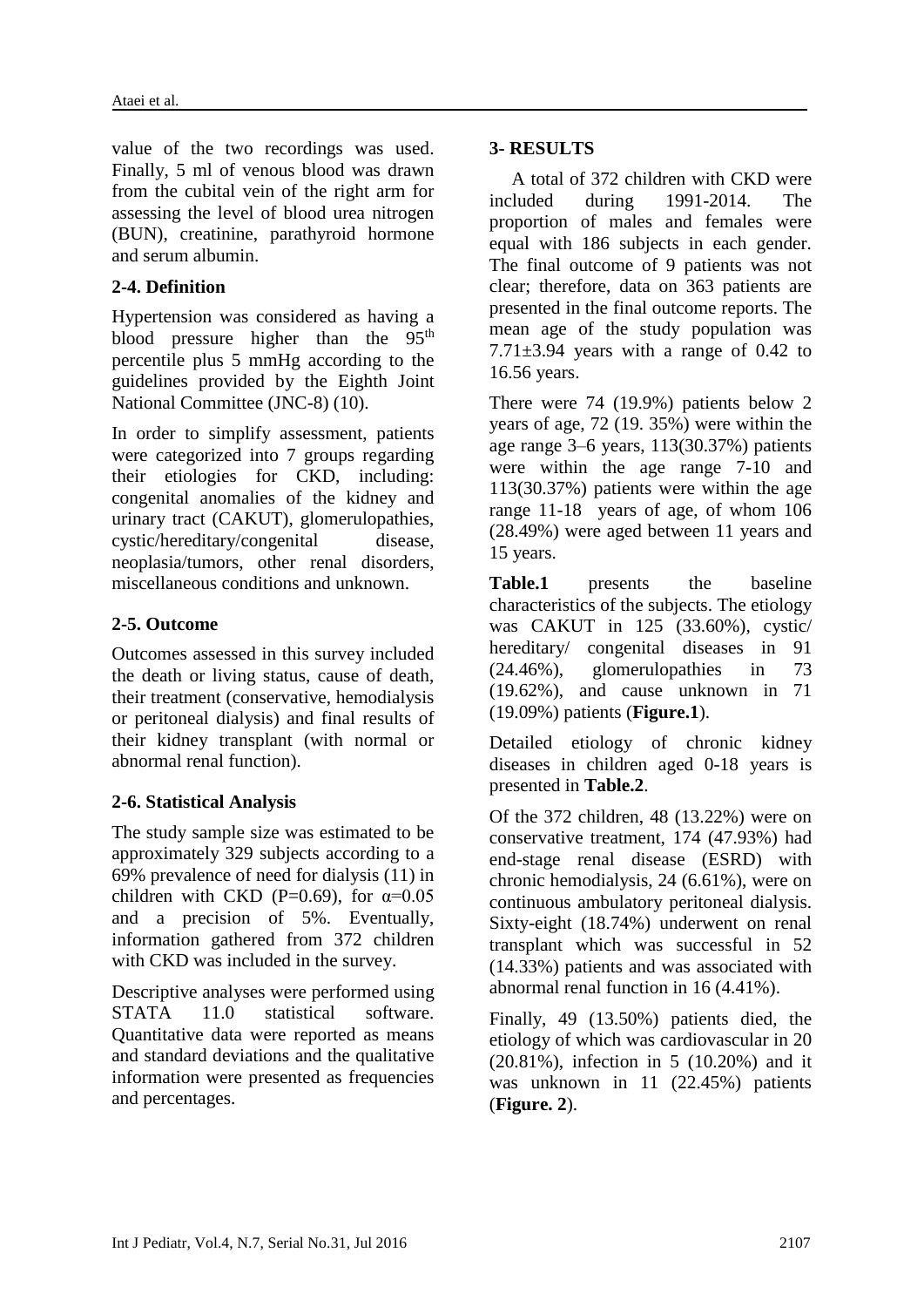| Variable                           | $Mean \pm SD$    |
|------------------------------------|------------------|
| Age                                | $8.3 + 4.0$      |
| Height (cm)                        | $105.3 \pm 34.4$ |
| Wright (kg)                        | $22.8 \pm 10.9$  |
| BUN (mg/dl)                        | 76.8±44.4        |
| Creatinine                         | $9.3 \pm 49.3$   |
| Albumin                            | $6.5 \pm 30.2$   |
| Parathyroid hormone                | 393.1±353.9      |
| Gender (n, %)                      |                  |
| Boy                                | 186(50.0)        |
| Girls                              | 186(50.0)        |
| Hypertension $(n, %)$              |                  |
| BP> 95th centile with treatment    | 152 (42.70)      |
| BP> 95th centile without treatment | 6(1.64)          |
| BP< 95th centile with treatment    | 101 (28.37)      |
| BP< 95th centile without treatment | 97 (27.25)       |
| Cardiac diseases (n, %)            |                  |
| Left ventricular hypertrophy       | 43 (11.84)       |
| Heart failure                      | 21 (5.78)        |
| Arrhythmia                         | 9(2.48)          |
| Other                              | 58 (15.98)       |

# **Table 2:** Etiology of chronic kidney diseases in children aged 0-18 years

| Etiology                                                 | N(%)       |
|----------------------------------------------------------|------------|
| Congenital anomalies of kidney and urinary tract (CAKUT) |            |
| A) Obstructive                                           |            |
| Posterior urethral valve                                 | 17(4.57)   |
| Anterior urethral valve                                  | 1(0.27)    |
| Bilateral ureteral stenosis                              | 2(0.54)    |
| Ureteropelvic junction stenosis                          | 6(1.61)    |
| Ureterovesical junction stenosis                         | 3(0.81)    |
| <b>Other Obstructive Malformation</b>                    | 4(1.08)    |
| Neurologic bladder                                       | 14 (3.76)  |
| Reflux nephropathy/ pyelonephritis                       |            |
| Interstitial nephritis                                   | 6(1.61)    |
| Reflux nephropathy                                       | 50 (13.44) |
| Pyelonephritis                                           | 6(1.61)    |
| Vesicoureteral reflux associated neurologic bladder      | 14 (3.76)  |
| Vesicoureteral reflux without associated neurologic      | 4(1.08)    |
| bladder                                                  |            |
| Glomerulopathies                                         |            |
| Focal segmental glomerulosclerosis                       | 23(6.18)   |
| GN with advanced diffuse sclerosis                       | 1(0.27)    |
| Idiopathic crescentic glomerulonephritis                 | 1(0.27)    |
| Focal segmental proliferative glomerulonephritis         | 1(0.27)    |
| Post infectious glomerulonephritis                       | 3(0.81)    |
| Rapidly progressive glomerulonephritis                   | 16(4.30)   |
| Membranous glomerulonephritis                            | 1(0.27)    |
| Membranoproliferative glomerulonephritis                 | 6(1.61)    |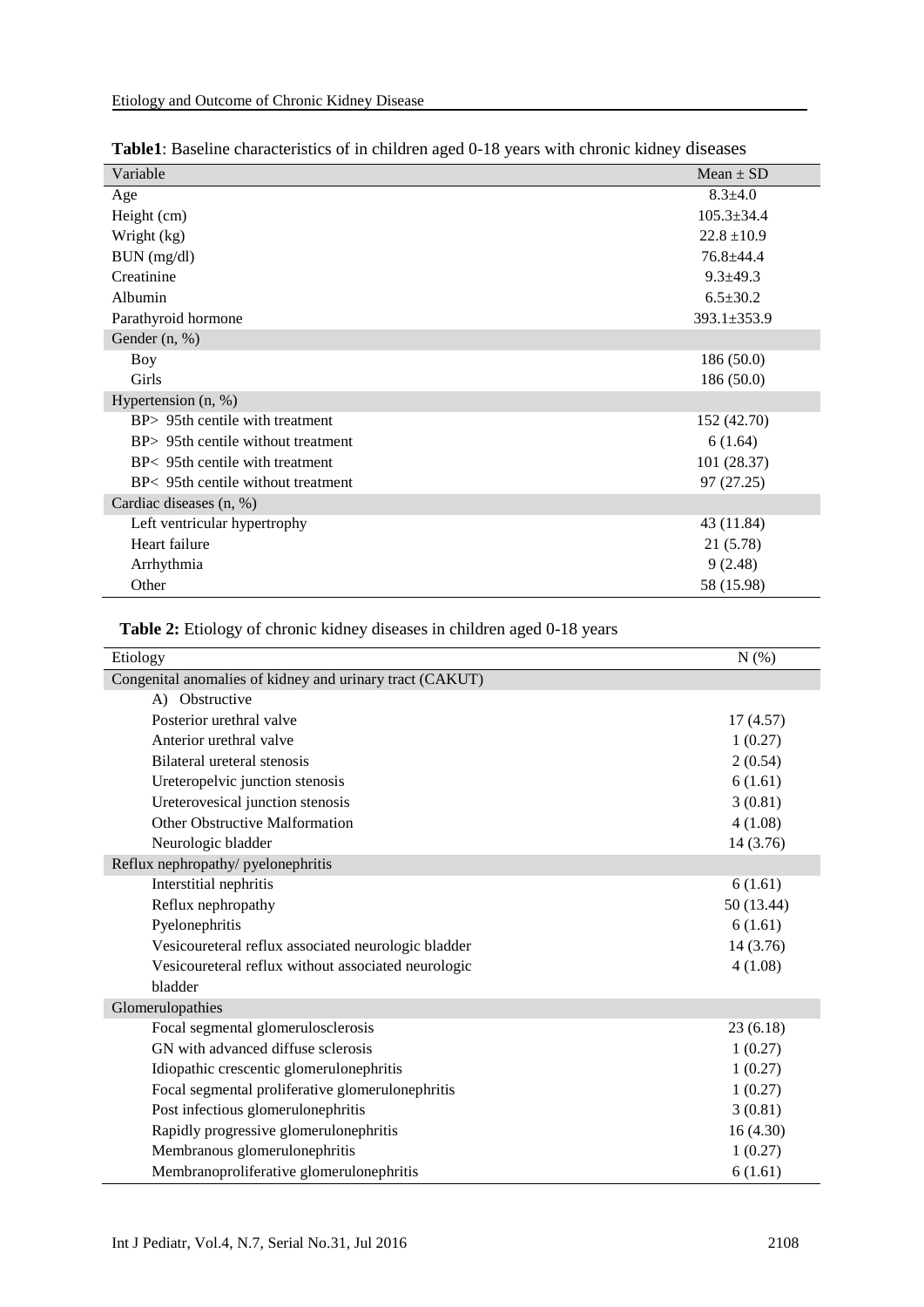| 11 (2.96)  |
|------------|
| 7(1.88)    |
| 3(0.81)    |
|            |
| 24(6.45)   |
| 7(1.88)    |
| 7(1.88)    |
| 1(0.27)    |
| 1(0.27)    |
| 4(1.08)    |
| 9(2.42)    |
| 8(2.15)    |
| 12(3.23)   |
| 17(4.57)   |
| 1(0.27)    |
|            |
| 2(0.54)    |
|            |
| 1(0.27)    |
|            |
| 3(0.81)    |
| 6(1.61)    |
| 71 (19.09) |
|            |



**Fig.1**: Etiology of chronic kidney diseases in children aged 0-18 years. CAKUT: Congenital anomalies of the kidney and urinary tract.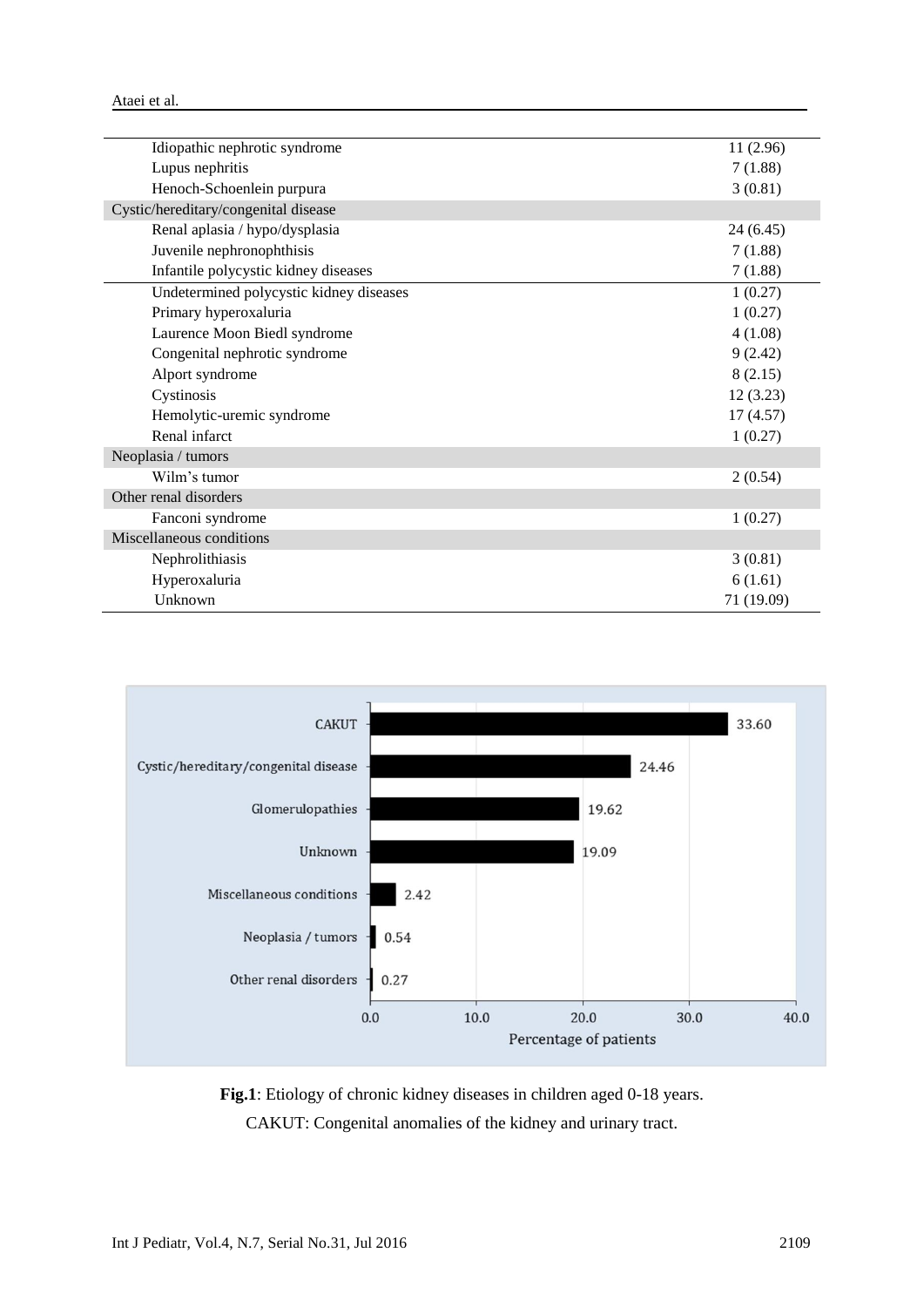

**Fig.2**: Outcome of chronic kidney diseases in children aged 0-18 years. Data was presented as percentage of patients.

## **4- DISCUSSION**

The results of the present study showed that CAKUT and cystic/ hereditary/ congenital diseases were the most prevalent etiologies of CKD among Iranian children. Mortality rate was reported to be 13.50% in these patients, the most prevalent cause of which was cardiovascular diseases.

Congruent with the results of the present survey, Madani et al., reported CAKUT as the most common etiology of kidney disease in Iran (12). Moreover, Gheissari et al. reported that the most prevalent cause of CKD in Iranian children is CAKUT (13). So, the early detection and treatment may be helpful in reducing the burden of CKD. In this regards, many of the congenital abnormalities of kidney and urinary tract can be diagnosed through imaging studies and appropriate prenatal and postnatal measures may prevent or decrease the progression of the disease into the ESRD (14). Laparoscopic polar nephrectomy with ureteropyeloanastomosis and other fetal surgeries are of the recommended treatments for these conditions (15).

Mortality rate among our study was estimated to be approximately 13.5%. This figure varied in different geographical regions and ethnicities. For example in Sudanese population, Ali et al. (16) reported a 23.4% mortality rate in children with CKD while it was reported to be 8.3% in Saudi Arabia (17).

The mortality rate and final outcome of CKD is closely related to the economical situation of the studied population and their access to health care resources. More than 90% of the treated ESRD patients are from developed countries while most CKD-related mortalities are reported in countries with lower incomes. This might be due to the fact that economical problems force the patients to cease from renal replacement therapies (18-21). Therefore, special attention needs to be paid to this matter. Supportive and insurance systems in low income countries should cover children with CKD in order to decrease its mortality rate.

### **4-1. Limitations of the study**

Although to the best of our knowledge the present study includes the highest number of Iranian children with CKD, but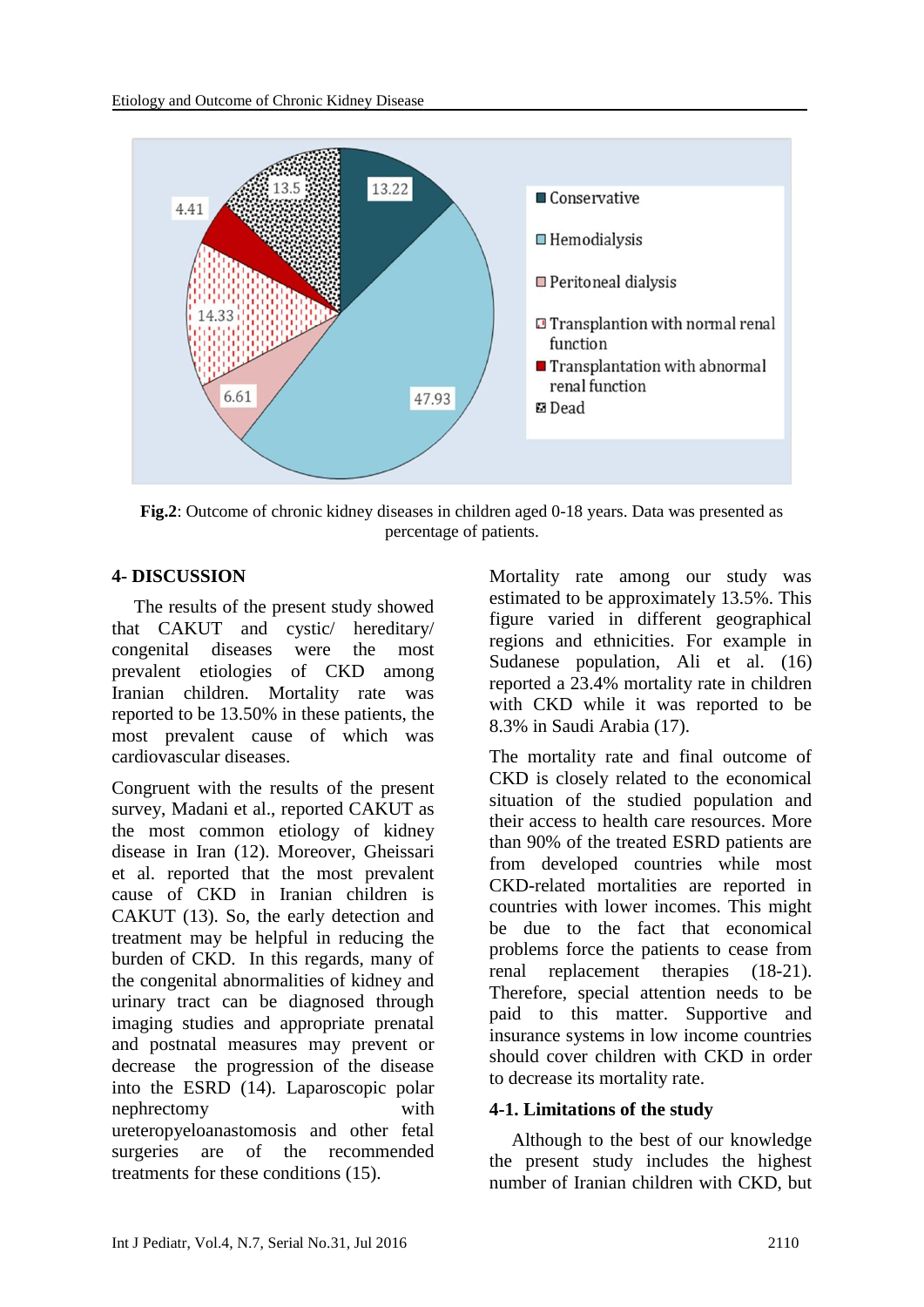it being a single center survey restrains us from generalizing our results to the whole country. However, Children's Hospital Medical Center, as the main pediatric referral center in Iran, not only has patients from Tehran, but also has referrals from all over the country. In fact, 50.6% of the children in the present study were coming from provinces other than Tehran. On another note, despite the consecutive sampling method executed in this survey, the results might be subject to selection, information and measurement biases.

### **5. CONCLUSION**

A large number of children developed CKD secondary to congenital anomalies of the kidney and urinary tract. Cystic/ hereditary/ congenital diseases. glomerulopathies, and unknown causes also were common etiology of CKD in our series. Planning for screening, early detection and instituting timely treatment of preventable causes could lead to a lower incidence of CKD in this group of children.

## **6- CONFLICT OF INTEREST**

 All the authors declare that they have no conflict of interest.

### **7- ACKNOWLEDGMENTS**

This research has been supported by Tehran University of Medical Sciences & health Services grant (Number: 94-02-184- 26097).

## **8- REFERENCES**

1. Harambat J, van Stralen KJ, Kim JJ, Tizard EJ. Epidemiology of chronic kidney disease in children. Pediatr Nephrol. 2012;27(3):363-73.

2. Chan JC, Williams DM, Roth KS. Kidney failure in infants and children. Pediatr Rev. 2002;23(2):47-60.

3. Varni JW, Limbers CA, Burwinkle TM. Impaired health-related quality of life in children and adolescents with chronic conditions: a comparative analysis of 10 disease clusters and 33 disease categories/severities utilizing the PedsQL™ 4.0 Generic Core Scales. Health and quality of life outcomes. 2007;5(1):43.

4. Warady BA, Chadha V. Chronic kidney disease in children: the global perspective. Pediatr Nephrol. 2007;22(12):1999-2009.

5. Go AS, Chertow GM, Fan D, McCulloch CE, Hsu C-y. Chronic kidney disease and the risks of death, cardiovascular events, and hospitalization. N Engl J Med. 2004;351(13):1296-305.

6. Hattori S, Yosioka K, Honda M, Ito H. The 1998 report of the Japanese National Registry data on pediatric end-stage renal disease patients. Pediatr Nephrol. 2002;17(6):456-61.

7. Slickers J, Duquette P, Hooper S, Gipson D. Clinical predictors of neurocognitive deficits in children with chronic kidney disease. Pediatr Nephrol. 2007;22(4):565-72.

8. Hogg RJ, Furth S, Lemley KV, Portman R, Schwartz GJ, Coresh J, et al. National Kidney Foundation's Kidney Disease Outcomes Quality Initiative clinical practice guidelines for chronic kidney disease in children and adolescents: evaluation classification, and stratification. Pediatrics. 2003;111(6):1416-21.

9. Schwartz G, Brion L, Spitzer A. The use of plasma creatinine concentration for estimating glomerular filtration rate in infants, children, and adolescents. Pediatr Clin North Am. 1987;34(3):571-90.

10. James PA, Oparil S, Carter BL, Cushman WC, Dennison-Himmelfarb C, Handler J, et al. 2014 evidence-based guideline for the management of high blood pressure in adults: report from the panel members appointed to the Eighth Joint National Committee (JNC 8). JAMA. 2014;311(5):507-20.

11. Warady BA, Chadha V. Chronic kidney disease in children: the global perspective. Pediatric nephrology (Berlin, Germany). 2007;22(12):1999-2009.